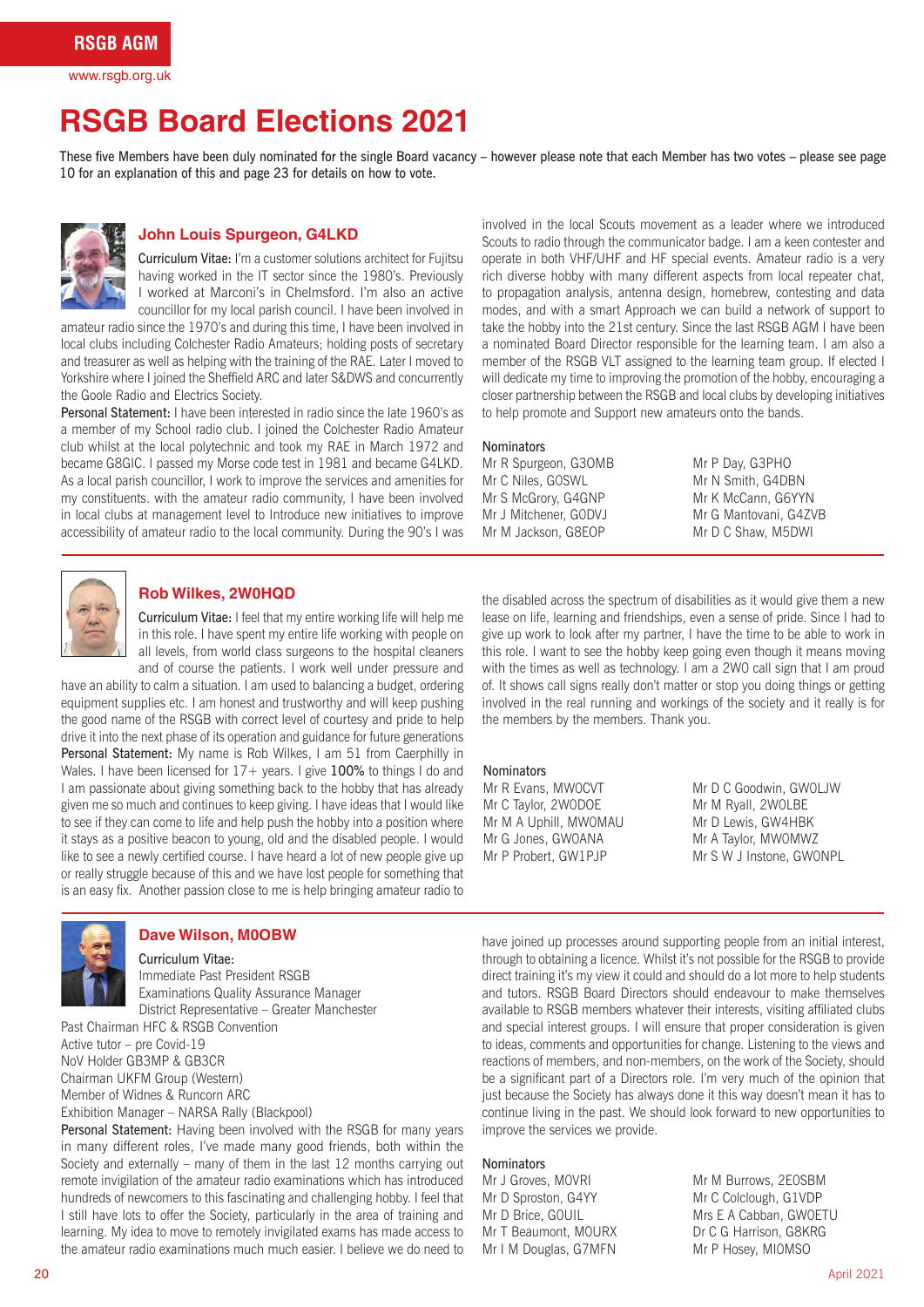# **RSGB Board Elections 2021**



### **Simone Wilson, M0BOX**

Curriculum Vitae:

2018 – Current – Part Time Technical Advisor, Barber Wilsons & Co Ltd.

1994 - 2018 – Managing Director, Barber Wilsons & Co Ltd.

1986-1994 Principal Engineer (CAD) Intergraph (UK) Ltd. 2008 – Current RSGB CC Adjudicator 2019-2019 – RSGB Director

2018 – Present – Presenter at Cambridge 105 Radio and TMCR FM (N.E. Doncaster) Community Radio Stations.

Personal Statement: My love of radio was given to me by my Grandmother when we would sit together and tune her SW broadcast radio to listen to stations from around the world. My "Class B" call G6BOX was issued in March 1981. MOBOX was issued in the final tranch of 12wpm callsigns.I have a deep love of contesting and have served the society as an adjudicator as well as several years for BARTG. Data modes are my thing thanks to my son. He and I

would contest together as he loved the marriage of computers and radio but would never use a mic. I have been a member of several contest groups and general clubs with an active contesting team. I am currently a member of the Cambridge Repeater Group and the Cambs-Hams. I've also helped radio marshal various scouting walks over the years also working on special event stations. I enjoy working in the various teams formed for these activities, the social aspect of the hobby makes it so much more enjoyable. I love to give back to things that I get enjoyment from, hence the volunteer work I do. Radio has been one of two lifelong passions, I wish to continue to help in our hobby, and bringing my work experience to bear, to see it flourish into the future.

**Nominators** Mr A Mace, M0MUX Mr M J Tubby G8TIC Mr R Evered, G2RE Mr R G Titterington, G3ORY Mrs J Goodey, G6XSY

Mr I W N Pawson, G0FCT Mr L Micallef, M0LCM Mr S P White, G3ZVW Mr R M Chipperfield, MOVFC Mr I R J Aldereton, G6IZA



### **Christopher Wood, GD6TWF**

Curriculum Vitae: Licensed and an RSGB member since I was at school 40+ years ago. Held OZ4ACU whilst living in Denmark. Wide range of interests in amateur radio including HF and 2m portable. Supported Amateur Radio in Ethiopia with Sid May ET3SID (SK). Previously

a committee member of West Kent Amateur Radio Society and Isle of Man Amateur Radio Society. Chartered Accountant (FCCA) retiring from a senior role in a major bank early 2021. Company director 20+ years with recent professional experience relevant to role including board level responsibilities, dealing with regulators, and experience in complex projects delivering transformational change.

Personal Statement: I have been interested in radio since the age of 14 when I was lent an Eddystone 840A which I still have and maintained an interest ever since. I recognise the enormous breadth within the hobby and the RSGB membership and as a director I see it as critical to consider and recognise all of that diversity. I believe that a strong and effective RSGB is critical to protecting and developing our shared hobby. Covid creates new opportunities for the RSGB, and we have to continue

to develop the RSGB to respond to those opportunities.

My professional career has given me skills and experience to be an effective Director. A company director for 20+ years I have been working in banking but the skills are transferable. With retirement in early 2021 I will have the time and energy to devote to being an effective RSGB director. Recent experience of large scale projects to bring about transformational change, translates directly to projects developing the RSGB to move forward. Significant experience of controls and governance give me the understanding to manage the activities of the RSGB day to day. My understanding of strategy we allow me to support the delivery of the current RSGB strategy and further developing that strategy over time to respond to new opportunities and threats.

#### **Nominators**

Mr M Webb, GD6ICR Mr A Morgan, GD1MIP Mr R N Ferguson, GD4GNH Mr N A Bayliss, GD0IDU Mrs H Jones, MD6YBE

Mr N I Bazley, GD6AFB Mr S B Hill, GD0OUD Mr J G Dowling, GD0TFG Mr S Rand, GD7RVP Mr A C Kissack, GD0TEP

## **Useful AGM Information**

#### For the:

- Calling Notice, please see page 10<br>• Minutes of 2020 RSGB AGM, plea
- Minutes of 2020 RSGB AGM, please see page 11<br>• Agenda and timings for the 2021 RSGB election.
- Agenda and timings for the 2021 RSGB election, please see page 11<br>• Trophies to be announced at the 2021 AGM, please see page 11
- Trophies to be announced at the 2021 AGM, please see page 11<br>• Regional Representatives election results, please see page 7
- Regional Representatives election results, please see page 7<br>• Nominated Directors CV and personal statements, please se
- Nominated Directors CV and personal statements, please see page 22
- How to vote, please see page 23
- First-time voter advice, please see page 22
- 2020 RSGB Committee Reports, please see pages 54-68

For the 2020 Financial and Review of the Year, go to www.rsgb.org/agm